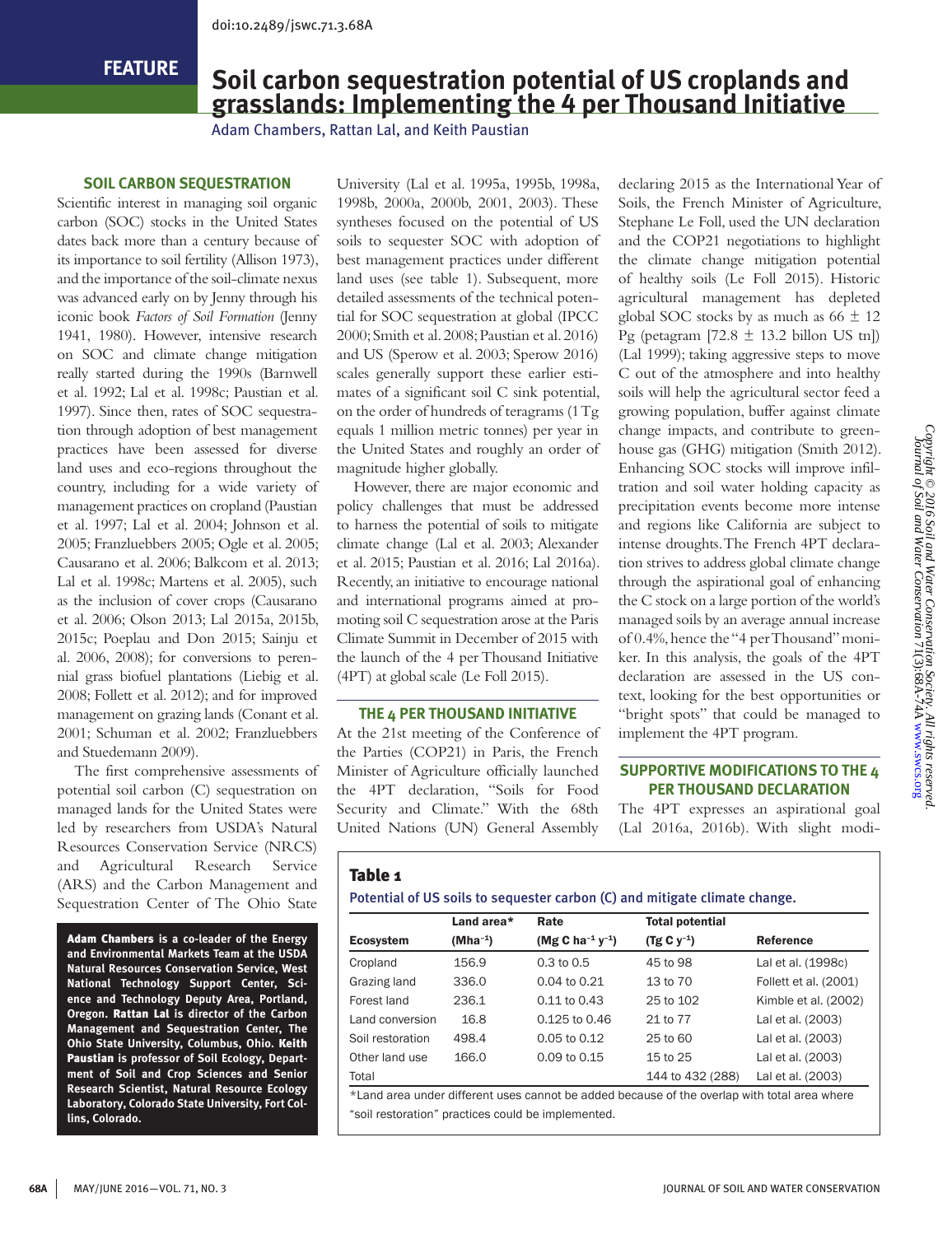fications, the 4PT declaration could be implemented to quickly produce tangible results in the United States, potentially gaining additional traction throughout the world. For the 4PT declaration to be more palatable to countries with significant soil health initiative experience, like the United States, the following revisions should be adopted into the declaration:

1. Recognize existing soil health activities. The 4PT declaration should adequately recognize existing soil health activities in the United States and elsewhere. Through the leadership of USDA's NRCS and ARS, the United States has already invested in a robust soil health initiative. Since 2005 (fiscal year 2005 to 2014) the NRCS estimates that soil health conservation practices on croplands and grasslands have resulted in a cumulative C sequestration of more than 280 Tg (309 million tn) carbon dioxide equivalent  $(CO_2e)$  in the US Secretary of Agriculture's two main SOC Building Blocks for Climate

Smart Agriculture and Forestry, (a) Soil Health and (b) Grazing and Pasture Lands. These two USDA Building Blocks align closely with the 4PT declaration (see figure 1).

2.Integrate 4PT policies with United Nations Framework Convention on Climate Change (UNFCCC) reporting. All 196 parties that have signed the 1992 UNFCCC have committed to submitting a National Greenhouse Gas Inventory of Emissions and Sinks. The 4PT declaration seems to have overlooked the opportunity to integrate with the UNFCCC submissions. The United States and other countries, including France, would want to maintain consistency with national GHG reporting criteria, a critical point to consider in the 4PT declaration. Countries like the United States would want to commit to evaluating soil C benefits at the same soil depth as their national inventory. To evaluate national C stocks and stock changes

annually, and quantify uncertainty, the United States relies on a complex Tier 3 model-based statistical approach (Ogle et al. 2010) using the DayCent model (Parton et al. 1998; Del Grosso et al. 2000, 2010). However, the United States currently reports national C stocks and annual stock changes (emissions) for the top 20 cm (0 to 8 in) soil layer, while many other countries use Intergovernmental Panel on Climate Change (IPCC) Tier 1 and Tier 2 methods that consider a soil depth of 30 cm (12 in) horizon. The 4PT declaration has introduced yet another depth, 0 to 40 cm (0 to 16.1 in). The 4PT declaration should allow for flexibility on the part of member countries to design policy and monitoring systems in accordance with their national GHG inventory standards and not focus specifically on 0 to 40 cm (0 to 16.1 in).

3. Establish 4PT country-specific targets calculated solely on increasing SOC

## Figure 1

USDA Natural Resources Conservation Service (NRCS) progress tracking of soil organic carbon (SOC) enhancements on croplands and grasslands.

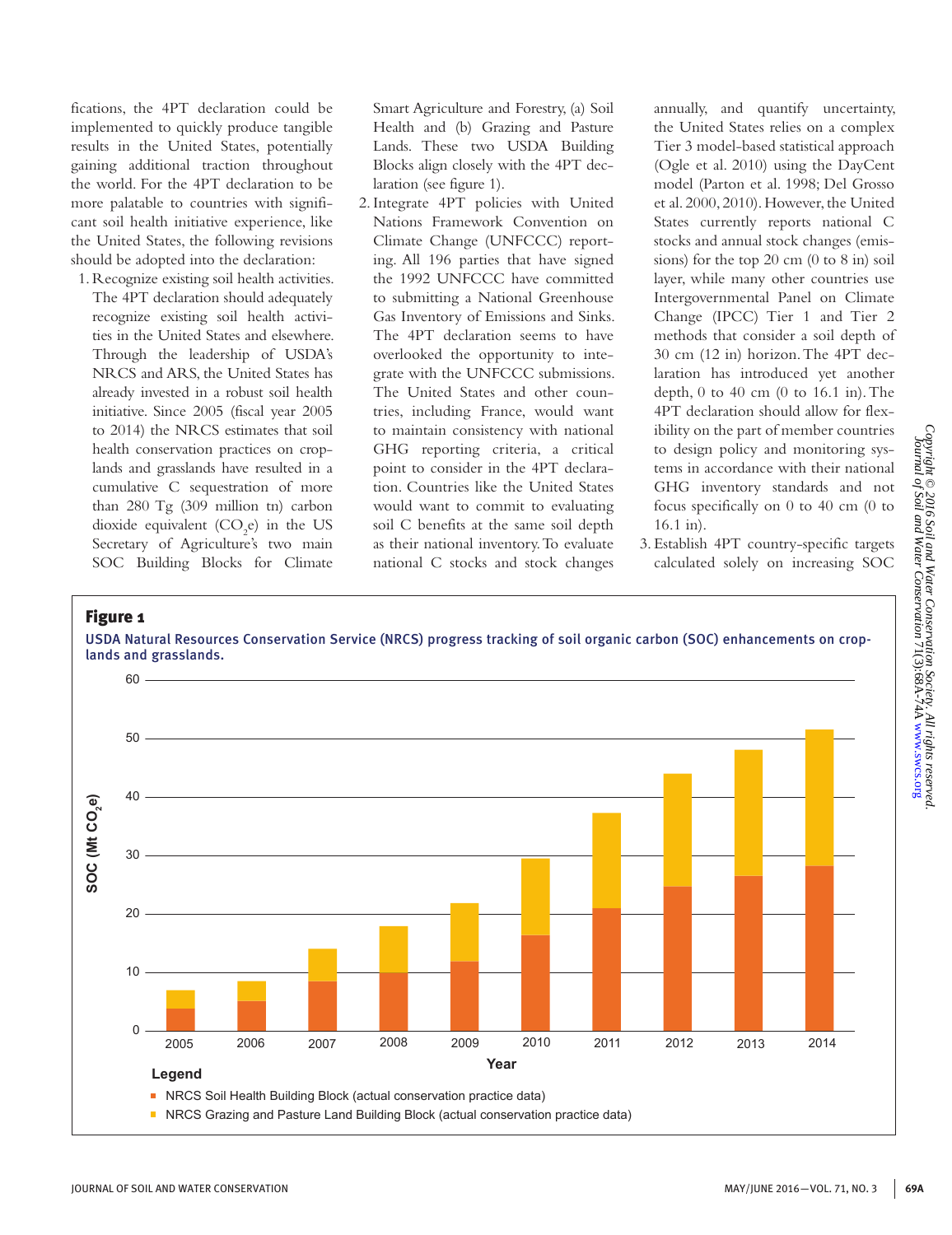stocks, while encouraging countries to achieve targets with a combination of investments in SOC and perennial biomass. The 4PT declaration has been successful at highlighting the need to invest in restoration of soils, increase SOC stocks globally, and protect C-rich soils and biodiversity. A literal interpretation of the target would seem to be appropriate for all countries on soils that can be managed for enhanced C stocks. However, once the target is established for SOC enhancement potential, countries should be encouraged to utilize soil C enhancements as well as long-durational woody conservation plantings, which increase SOC as well as woody biomass C, to help achieve the targets. Conservation practices like cover crops, reduced and no-till adoption, and residue management as well as long-term windbreaks, wooded riparian buffers, and shelterbelts should all be recognized for their atmospheric and soil health benefits. Granted, the 4PT declaration is focused on enhancing global SOC stocks; however, country-specific solutions should allow for both SOC sequestration and C storage in complementary woody biomass installations.

- 4. Prioritize degraded lands, croplands, grasslands, and agroforestry. The current 4PT declaration considers all lands and associated C stocks—croplands, grasslands, degraded lands, and forest lands. It is difficult to envision soil C sequestration practices that can be practically implemented on many forested lands. Rather than complicate the implementation of 4PT, the authors of the 4PT declaration should consider removing forest soils from the aspirational goals. In the United States, as in France, many forest soils are nationally held in mountainous regions where management of the soils is impractical. In order to transition from aspirational to attainable, the 4PT declaration should focus on degraded lands, croplands, grasslands, and agroforestry lands (windbreaks and other nonforest tree installations).
- 5. Restore degraded lands. Restoration of mined lands, landslide treatments, and riparian restorations, provide another

opportunity to enhance SOC stocks and achieve a modified 4PT goal. The C restoration potential of these degraded lands ranges from 0.3 to 1.3 Mg C ha<sup>-1</sup> y<sup>-1</sup> (0.1) to 0.6 tn C  $ac^{-1}$  yr<sup>-1</sup>), higher than many croplands and grasslands conservation practices. The land area is relatively small for degraded lands, but there is significant C sequestration potential on these lands (Lal et al. 1998c, 2003).

6. Commit to tracking progress, global investments in science, and international capacity building. It will require decades to expand global soil C stocks. Similar to the programs implemented in the United States since 1930s through NRCS and ARS, signatory countries will need to develop a comprehensive understanding of C beneficial conservation practices and how the practices impact C stocks based on soil mapping, systematic sampling of soils, and modeling and synthesis techniques. Improving and expanding existing national soil monitoring networks (or where lacking, establishing new monitoring systems) that combine periodic (e.g., every 5 to 10 years) in-field measurement of soils and annual tracking of field management practices (van Wesermael et al. 2011; Spencer et al. 2011) will be essential to track progress and adjust policies over time. Such systems will also greatly improve country-specific GHG inventory reporting.

## **EVALUATING A REVISED 4 PER THOUSAND SCENARIO FOR SOILS OF THE UNITED STATES**

*Analysis of 4 per Thousand in United States Context.* According to the 2013 US National Inventory of Greenhouse Gas Emissions and Sinks, the top 20 cm (8 in) of cropland and grassland soils in the continental United States contained approximately  $16,500$  Tg C (18,200 million tn C ). These SOC stocks represent the Croplands-Remaining-Croplands, Grasslands-Converted-to-Croplands, Grasslands-Remaining-Grasslands, and Croplands-Converted-to-Grasslands categories within the US National Inventory. Through the imposition of 4PT growth of this top 20 cm (8 in) C stock annually beginning in 2016

and gradually being implemented with a 10-year phase-in period at a yearly increase of 10%, the United States could increase soil C stocks nationally by 250  $Tg CO<sub>2</sub>e (68 Tg C [75 million tn C])$ by 2025, which would thereafter compound at 0.4% annually until SOC stocks plateau at a new equilibrium. With continued investment in bringing areas of agricultural land under a 4PT carbon-building effort, in 2050 this benefit could reach 277 Tg  $CO_2$ e y<sup>-1</sup> (75 Tg C  $y^{-1}$  [83 million tn C  $yr^{-1}$ ]), a level that is approximately half of the entire GHG footprint of the US agricultural sector in 2013.

*Taking Stock of Historical Progress of Soil Carbon Building Practices in the United States.* In order to track progress toward any soil health or 4PT initiatives, a country must first assess existing C stocks and identify conservation practices that will help the country achieve soil C sequestration. In the United States, the NRCS is the agency with a robust suite of cropland and grassland soil health conservation practices and the capacity to evaluate progress toward achieving soil C sequestration goals. NRCS has developed a national assessment of soil C sequestration practices that would seemingly compliment the 4PT effort. In developing these calculations, NRCS has maintained a base year (2005) consistent with President Obama's COP21 commitment. Since 2005 (inclusive of fiscal year 2005), NRCS soil C sequestering conservation practices on cropland have resulted in building approximately 13 to 43 Tg C (14 to 47 million tn C) when conservatively estimating the direct and long-term conservation legacy effect of the practices.

To attain a decadal goal of aligning with 4PT and increasing C stocks by a minimum of 68 Tg C (75 million tn C), the United States would need to invest in implementing new C-beneficial conservation practices on degraded lands, croplands, and grasslands. Over the past decade (2005 to 2014) NRCS has worked with farmers and ranchers to implement 15 atmospheric-beneficial soil health conservation practices (table 2) on between 4 and 6.9 Mha (10 and 17 million ac) annually (USDA NRCS unpublished).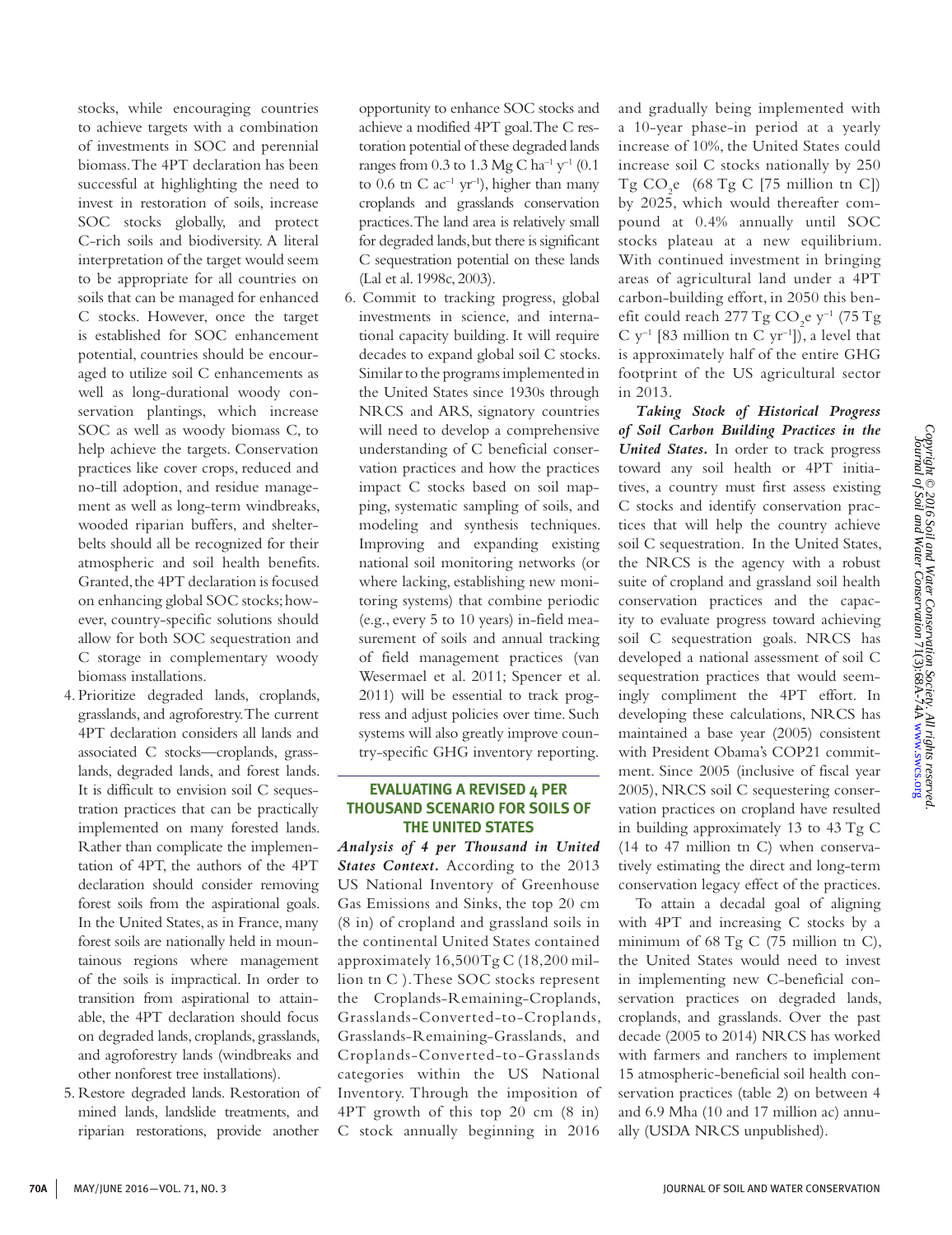## Table 2

Soil carbon sequestration rates under USDA Natural Resources Conservation Service (NRCS) conservation practices for cropland (adapted from Swan et al. [2015]).

| <b>Climate Change Mitigation</b> | <b>NRCS Conservation</b>        | <b>NRCS Conservation</b>                          | Atmospheric/soil benefit                 |
|----------------------------------|---------------------------------|---------------------------------------------------|------------------------------------------|
| <b>Building Block</b>            | <b>Practice Standard Number</b> | <b>Practice Standard</b>                          | (Mg C ha <sup>-1</sup> y <sup>-1</sup> ) |
| Soil Health                      | 327                             | Conservation cover (ac) - retiring marginal soils | 0.42 to 0.94                             |
|                                  | 328                             | Conservation crop rotation (ac)                   | 0.15 to 0.17                             |
|                                  | 329                             | Residue and tillage management, no-till (ac)      | 0.15 to 0.27                             |
|                                  | 329A                            | Strip till (ac)                                   | 0.07 to 0.17                             |
|                                  | 329B                            | Mulch till (ac)                                   | 0.07 to 0.18                             |
|                                  | 330                             | Contour farming (ac)                              | 0.07 to 0.19                             |
|                                  | 332                             | Contour buffer strips (ac)                        | 0.42 to 0.94                             |
|                                  | 340                             | Cover crop (ac)                                   | 0.15 to 0.22                             |
|                                  | 345                             | Residue and tillage management, reduced till (ac) | 0.02 to 0.15                             |
|                                  | 386                             | Field border (ac)                                 | 0.42 to 0.94                             |
|                                  | 393                             | Filter strips (ac)                                | 0.42 to 0.95                             |
|                                  | 412                             | Grassed waterways (ac)                            | 0.42 to 0.96                             |
|                                  | 585                             | Strip-cropping (ac)                               | 0.02 to 0.17                             |
|                                  | 601                             | Vegetative barriers (ft)                          | 0.42 to 0.94                             |
|                                  | 603                             | Herbaceous wind barriers (ft)                     | 0.42 to 0.95                             |

Over the lifetime of the cropland soil health conservation practices (table 2), it can be expected that NRCS conservation practices sequester approximately 0.07 to 0.96 Mg C ha<sup>-1</sup> y<sup>-1</sup> (0.03 to 0.43 tn C ac<sup>-1</sup> yr<sup>-1</sup>) for each acre enrolled in soil health conservation practices. With proper management these practices can actively sequester C for 20 years (lifetime approximate benefits range from 1.4 to 19.2 Mg C  $ha^{-1}$  $(0.6 \text{ to } 8.6 \text{ in } C \text{ ac}^{-1})$ . At these C sequestration rates, NRCS and strategic partners would need to recruit approximately 32 to 101 Mha (79 to 250 million ac) out of the total cropland area of 145 Mha (358 million ac) in the United States (in 2013), or a maximum of 70% of all US cropland, to implement atmospheric-beneficial C planning activities. In addition to enrolling land area, each acre would need to be managed for C sequestration, encouraging farmers and ranchers to implement numerous C-enhancing conservation practices to increase the C sequestration potential of each enrolled acre.

Grasslands (Grazing and Pasture Lands Building Block) provide another land-area category for building SOC stocks (table 3). Total US grassland area in 2013 was approximately 175 Mha (432 million ac). Conservatively, NRCS estimates that over the lifetime of conservation practice implementation, 0.02 to 0.44 Mg C  $ha^{-1}$   $y^{-1}$  $(0.01 \text{ to } 0.20 \text{ in C ac}^{-1} \text{ yr}^{-1})$  can be accrued,

on average, on grazing and pasture lands treated with C-focused conservation practices over the coming decade. If 40.5 Mha (100 million ac) of grasslands are treated over the next decade, this could result in a 1 to  $18 \text{ Tg C y}^{-1}$  (1.1 to 20 million tn C yr<sup>-1</sup>) benefit, which would reduce the sequestration benefits required from cropland soil health conservation practices. There are a near infinite combination of grassland and cropland conservation practice scenarios that could achieve a 4PT target of 68 Tg C  $y^{-1}$  (75 million tn C yr<sup>-1</sup>), yielding 250 Tg  $CO_2$ e y<sup>-1</sup> (276 million tn  $CO_2$ e yr<sup>-1</sup>) mitigation annually by 2025 with proper focus, strategic partnerships, and diligent investment (figure 2).

# Table 3

USDA Natural Resources Conservation Service (NRCS) atmospheric-beneficial grazing and pasture lands and degraded lands conservation practices (adapted from Swan et al. [2015]).

| <b>Climate Change Mitigation</b> | <b>NRCS Conservation Practice</b> | <b>NRCS Conservation</b>                     | Atmospheric/soil benefit                 |
|----------------------------------|-----------------------------------|----------------------------------------------|------------------------------------------|
| <b>Building Block</b>            | <b>Standard Number</b>            | <b>Practice Standard</b>                     | (Mg C ha <sup>-1</sup> y <sup>-1</sup> ) |
| Grazing and Pasture              | 512                               | Forage and biomass planting (ac)             | 0.02 to 0.17                             |
|                                  | 528                               | Prescribed grazing                           | 0.17 to 0.44                             |
|                                  | 550                               | Range planting                               | 0.22 to 0.35                             |
| Degraded Lands Restoration       | 342                               | Critical area planting (ac)                  | 0.66 to 1.28                             |
| (Not an official                 | 453                               | Land reclamation: landslide treatment (ac)   | 0.49 to 1.28                             |
| mitigation building block)       | 543                               | Land reclamation: abandoned mine lands (ac)  | 0.67 to 1.28                             |
|                                  | 544                               | Land reclamation: currently mined lands (ac) | 0.27 to 1.28                             |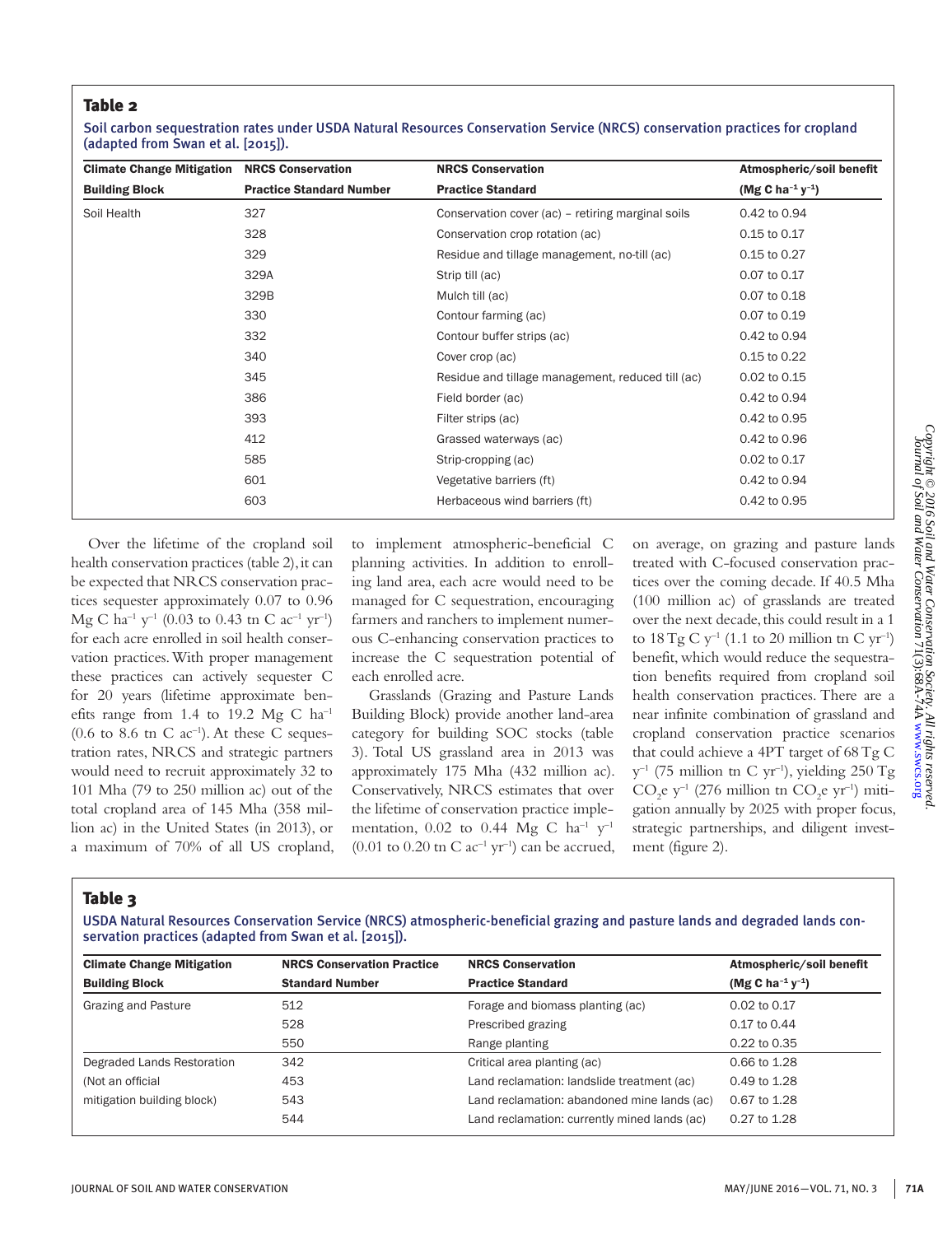*Evaluating the Costs and Attainability of Achieving the 4 per Thousand Scenario for Soils of the United States.* Over the past decade (2005 to 2014) the NRCS has expended more than US\$597 million on implementing the cropland SOC-building (atmospheric/soil-beneficial) conservation practices listed in tables 2 and 3 with cooperation of farmers and ranchers (USDA NRCS unpublished). This investment has resulted in 13 to 43 Tg C (14 to 47 million tn C) sequestration in the soil health conservation practices (USDA NRCS forthcoming). Thus the cost ranges from about US\$3.80 to US\$12.50 Mg–1 (US\$3.44 to US\$11.34 tn<sup>-1</sup>)  $CO<sub>2</sub>e$ . These costs do not include the value of co-benefits. During the same decade, NRCS conservation practices achieved approximately 9 to 31 Tg C (10 to 34 million tn C) sequestration benefits on grasslands at a total cost of US\$355 million. Thus the cost for grassland C sequestration ranged from about US\$3.10 to US\$10.75 Mg–1 (US\$2.81 to US\$9.75  $\text{tn}^{-1}$ ) of CO<sub>2</sub>e.

NRCS investment in promoting voluntary soil health conservation practices has delivered a maximum of 14 Tg C (15 million tn C) sequestration annually (in 2014), and thus to achieve a 4PT target of 68 Tg  $C$  y<sup>-1</sup> (75 million tn C yr<sup>-1</sup>) will require significant additional partnerships and additional resources. In order to achieve annual C benefits of 68 Tg C  $y^{-1}$  (75 million tn  $C$  yr<sup>-1</sup>), the national investment in healthy soils and soil C building practices may need to grow exponentially. There would also need to be a coordinated effort to expand the promotion of soil health and expand the climate change mitigation potential. Costs in this analysis only represent farm bill financial assistance distributed to agricultural producers and do not include the farmer's and rancher's contribution, nor

do these costs include the cost of government staff time for conservation planning and technical assistance. Granted, achieving an additional 68 Tg of C (75 million tn C) sequestration annually on cropland and grassland soils by 2025 could cost several billion dollars (US\$3 to US\$5 billion), but the costs of enhancing C stocks in healthy soils can be viewed as an investment in the future (Lal et al. 2003).

The majority of US cropland and grassland soils have the capacity to increase C stocks consistent with the 4PT initiative; it would be important to focus on top soil (0 to 20 cm [0 to 8 in]) C stocks and prioritize degraded lands, cropland, and grassland. This analysis does not consider the potential of break-through genetic technologies like deep rooting crop phenotypes or application of off-farm C sources like compost and biochar.

To attain the 4PT goal, the United States would need to commit to a long-

#### Figure 2

USDA Natural Resources Conservation Service (NRCS) atmospheric-beneficial conservation practices and bridging to 4 per Thousand on croplands and grasslands (0 to 20 cm).

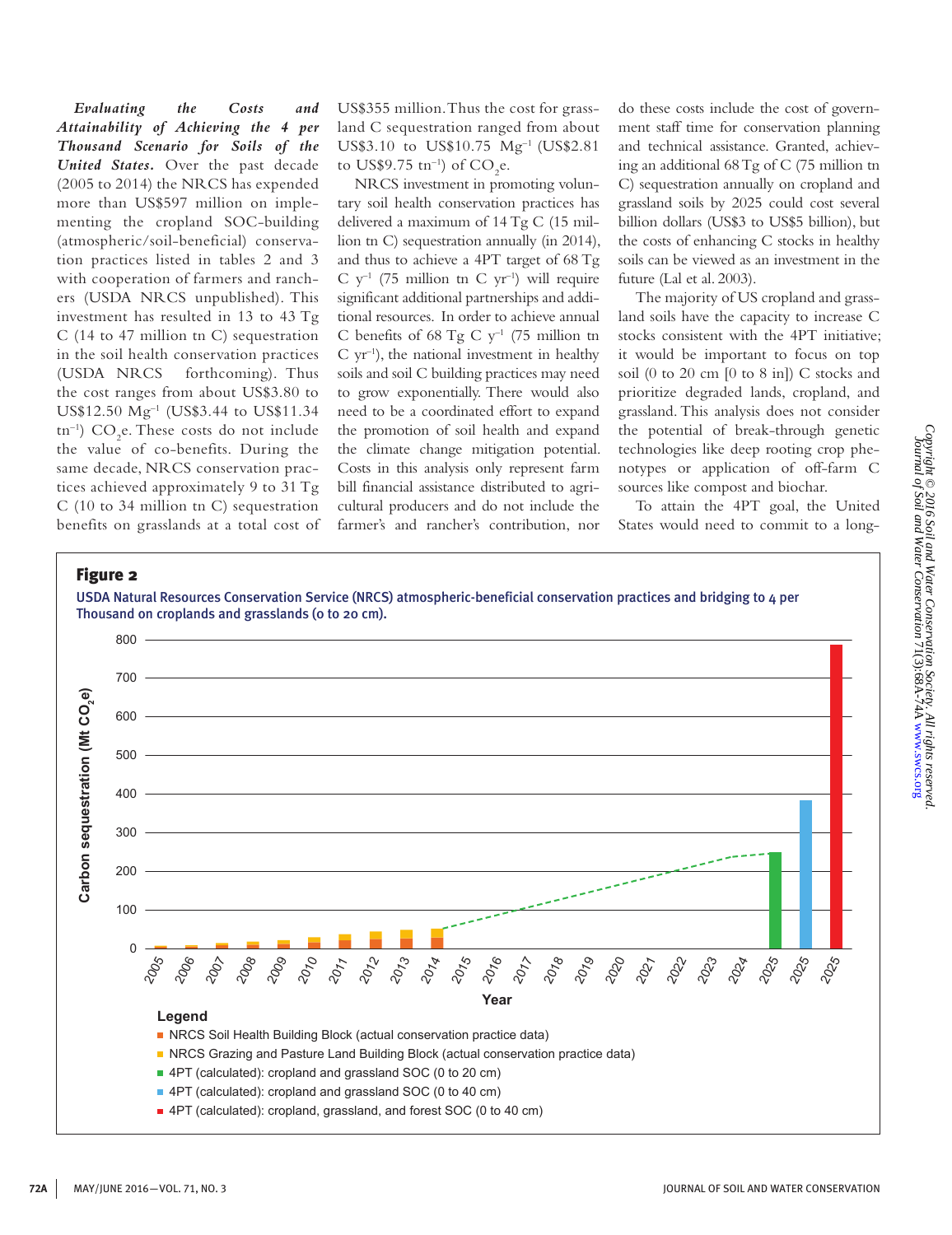term soil health strategy where, on average, 4.1 Mha (10 million ac) of croplands and 8.1 Mha (20 million ac) of grasslands are enrolled annually in C-beneficial conservation practices for the next decade. Every field would require an individualized conservation plan focused on enhancing the C sequestration potential of the soils underlying that field. Farming, ranching, and management practices would need to be modified to maximize the soil health and C sequestration benefits of individual fields while respecting the food and fiber production requirements of agricultural producers. Through this ambitious, yet attainable approach, the soils of the United States can begin playing a larger role in reducing atmospheric concentrations of  $\mathrm{CO}_2$  while also building a more resilient landscape for the future. The green dashed line in figure 2 is a challenging pathway to accomplishing 4PT in cropland and grassland soils of the United States. Although ambitious, this pathway seems low-risk and high-return.

#### **CONCLUSIONS**

Reducing the severity of anthropogenic climate change is one of the great challenges facing humanity. Land use, currently accounting for about 25% of global GHG emissions, must be part of an effective climate change mitigation strategy. Furthermore, it may not be possible to achieve large enough emissions reductions in the energy, transport, and industrial sectors alone to stabilize GHG concentrations at a level commensurate with a less than 2°C (3.6°F) global average temperature increase, without the help of a substantial  $CO_2$  sink from the land use sector (IPCC 2014).

The 4PT proposal sets a laudable goal of actively engaging agriculture as part of the climate change solution and is the first global-level initiative of its kind. However, to increase the probability of success, the 4PT initiative should incorporate sufficient flexibility to meet the needs of individual countries and to mesh with ongoing national efforts to achieve goals of promoting soil C sequestration.

Thus, USDA NRCS's soil health initiative must be accounted for and considered in target-setting under the 4PT initiative. Similarly, ongoing soil C research in USDA's soil research agencies and US universities can contribute to achieving the 4PT vision. The development of inventory and monitoring technologies for soil C and other emissions is among the strengths of these US institutions.

Additionally, the 4PT initiative needs credible and transparent means for monitoring, reporting, and verifying GHG reduction benefits that are compatible with national GHG inventory procedures. Rather than specifying a fixed 0 to 40 cm (0 to 16 in) basis for country-specific 4PT goals, soil C stock accounting must be harmonized with country-level GHG inventory standards. Individual countries must have the flexibility to prioritize the land area and soils where adoption of soil C sequestering practices can have the greatest benefit and be most cost-effective.

Setting both interim (e.g., 2025) and long-term (e.g., 2050) goals and establishing performance tracking (e.g., every five years) to evaluate and adjust ongoing programs will help ensure that 4PT goals are attained. Finally, rebuilding the organic matter capital of managed soils represents a long-term investment, and 4PT countries will need to commit to a long-term implementation plan that includes quantification and inventory improvements to ensure that soil health, soil information systems, and C sequestration benefits are maximized.

#### **ACKNOWLEDGEMENTS**

 The authors would like to express gratitude and appreciation to Amy Swan and Mark Easter at the Colorado State University, Natural Resources Ecology Laboratory; Wayne Honeycutt (former NRCS Deputy Chief for Science and Technology now president and chief executive officer of the Soil Health Institute); and Laura Morton at the Natural Resources Conservation Service.

#### **REFERENCES**

- Alexander, P., K. Paustian, P. Smith, and D. Moran. 2015. The economics of soil C sequestration and agricultural emissions abatement. Soil 1:331-339.
- Allison, F.E. 1973. Soil Organic Matter and Its Role in Crop Production. Developments in Soil Science 3. Amsterdam: Elsevier Scientific.
- Balkcom, K.S., F.J. Arriaga, and E. van Santen. 2013. Conservation systems to enhance soil carbon seques-

tration in the southeast US coastal plain. Soil Science Society of America Journal 77(5):1774-1783.

- Barnwell, T.O, R.B. Jackson, E.T. Elliott, I.C. Burke, C.V. Cole, K. Paustian, E.A. Paul, A. Donigian, A. Patwardhan, A. Rowell, and K. Weinrich. 1992. An approach to assessment of management impacts on agricultural soil carbon. Water, Air and Soil Pollution 64:423 435.
- Causarano, H.J., A.J. Franzluebbers, D.W. Reeves, and J.N. Shaw. 2006. Soil organic carbon sequestration in cotton production systems of the southeastern United States: A review. Journal of Environmental Quality 35(4):1374-1383.
- Conant, R.T., K. Paustian, and E.T. Elliott. 2001. Grassland management and conversion into grassland: Effects on soil carbon. Ecological Application 11:343-355.
- Del Grosso, S.J., W.J. Parton, A.R. Mosier, D.S. Ojima, A.E. Kulmala, and S. Phongpan. 2000. General model for  $N_2$ O and  $N_2$  gas emissions from soils due to denitrification. Global Biogeochemical Cycles 14(4):1045-1060.
- Del Grosso S.J., S.M. Ogle, W.J. Parton, and F.J. Breidt. 2010. Estimating uncertainty in  $N_2O$  emissions from US cropland soils. Global Biogeochemical Cycles 24:GB1009.
- Follett, R., J.M. Kimble, and R. Lal (eds.) 2001. The Potential of US Grazing Lands to Sequester Carbon and Mitigate the Greenhouse Effect. Boca Raton, FL: CRC/Lewis Publishers.
- Follett, R.F., K.P. Vogel, G.E. Varvel, R.B. Mitchell, and J. Kimble. 2012. Soil carbon sequestration by switchgrass and no-till maize grown for bioenergy. Bioenergy Research 5(4):866-875.
- Franzluebbers, A.J., and J.A. Stuedemann. 2009. Soilprofile organic carbon and total nitrogen during 12 years of pasture management in the Southern Piedmont USA. Agriculture, Ecosystems, and Environment 129(1-3):28-36.
- Franzluebbers, AJ. 2005. Soil organic carbon sequestration and agricultural greenhouse gas emissions in the southeastern USA. Soil and Tillage Research 83(1):120-147.
- IPCC (Intergovernmental Panel on Climate Change). 2000. Special Report on Emission Scenarios. Cambridge, UK: Cambridge University Press.
- IPCC. 2014. Fifth Assessment Report: Synthesis Report. Cambridge, UK: Cambridge University Press.
- Le Foll, S. 2015.4 per 1000: A New Program for Carbon Sequestration in Agriculture. Paris, France: French Minister of Agriculture, Agrifood and Forestry.
- Jenny, H. 1941. Factors of Soil Formation. New York-London: McGraw Hill.
- Jenny, H. 1980. Alcohol or humus. Science 209:444.